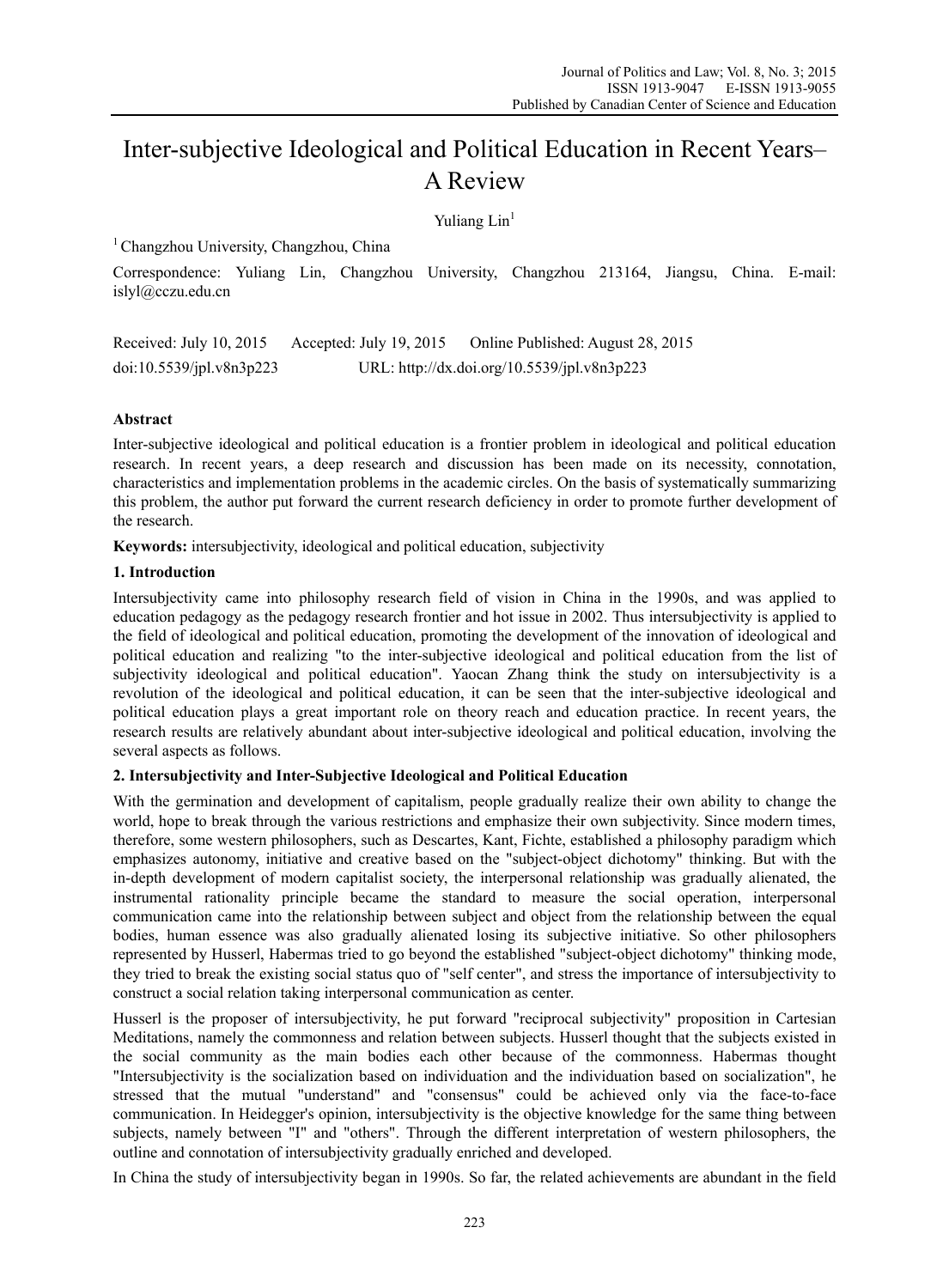of philosophy, literature and education, especially the theory study has been relatively mature in philosophy and literary. Although the research on intersubjectivity in ideological and political education is relatively small, the intersubjectivity theory of ideological and political education developments soon in recent years. The monographs include *Communicative moral education* (Weiming Peng, 2005. 1st ed. Taiyuan: Shanxi education publishing house), *The frontier problems of ideological and political education* (Yaocan, Zhang, 2006. 1st ed. Beijing: People's publishing house), *Subjectivity research on ideological and political education* (Yanzhu, Zhang, 2006, 1st ed. Guangzhou: Guangdong people's publishing house), *The study of inter-subjective modern ideological and political education* (Wanbin, Ma et al., 2009. 1st ed. Zhengzhou: Henan university press), *The comparison and integration: the theoretical construction of moral education about Chinese contemporary "intersubjectivity"* (Lijie, Zhang, 2011. 1st ed. Shanghai: Shanghai people's publishing house), *The inter-subjective ideological and political education research* (Lingyiin, Su, 2012. 1st ed. Shanghai: SDX Joint Publishing Company). The research achievements of inter-subjective ideological and political education are more and more especially since 2007. From 2007 to date, a total of 338 articles can be found from CNKI China journal full-text database retrieval based on the two themes of "intersubjectivity" and "ideological and political education" , the articles include doctor's and master's thesis. You can see that the academia pay more and more attention to the inter-subjective ideological and political education and study more and more deeply. Therefore, it is beneficial to research inter-subjective ideological and political education and enhance the actual effect of ideological and political education to make a comb existing literature.

## **3. Inter-subjective Ideological and Political Education in Recent Years– A Review**

Inter-subjective ideological and political education was put forward when the traditional ideological and political education was in trouble. The subjectivity was emphasized, educator was simply taken as subject and educatee was simply taken as object in education mode. Inter-subjective ideological and political education aimed at resolving all sorts of problems in the traditional mode, such as the status inequality between educators and educatee, the enthusiasm initiative imbalance of educators and the educatee, the serious problem of mechanical force-feeding education during the process of education. Combing the existing research results, the research content mainly focused on its necessity, the connotation, principle, path and so on.

#### *3.1 Necessity*

Generally, academia investigates the necessity of intersubjectivity change in ideological and political education from two aspects. On the one hand, the disadvantages in the past are pointed out. For example, Yaocan Zhang in The frontier problems of ideological and political education put forward four problems "the inequality of status between educator and educatee, the dangling in education content, the simplicity of education method and the uniformity of education goal". Hongming Zhang though "Intersubjectivity change is the urgent need to resolve the lack of the initiative, pertinence and effectiveness in current ideological and political education". Xueyan Qiao pointed out the problems existing in the traditional ideological and political education from the aspects, the passivity of educatees to accept ideological and political education, the overlook of educatees' personality traits, too much emphasis on the infusion of abstract theory in the ideological and political education process and the unicity of education method. On the other hand, the theoretical basis and significance of intersubjectivity change is emphasized. Facheng Zhang though "Marx's communication theory, the concept of scientific development, the innovation of the theory of education and moral education" was its theoretical basis. Junfang Han proofed the theoretical basis from three demonstrates, the marxist theory on human development phase, the relationship theory and the theory that ideas generated in intercourse activities. Wanbin Ma pointed out that "Inter-subjective ideological and political education" reconstructed the education subject, made the basis of ideological and political education from "knowledge" to "people-oriented", from objectification activities to communication activities, the shift from subjectivity to intersubjectivity.

Overall, there is no doubt that inter-subjective ideological and political education is the inevitable choice of the external factors of social development and the internal requirement of ideological and political education. On the one hand, the development of modern information technology and the gradually perfect of market economy promote the exchange of the people and enhance the people's subjective consciousness. The thought of "people-oriented" scientific development concept and the national development requirement of constructing a harmonious socialist society increasingly emphasize the subject status of people and strive to promote the all-round freedom development of human. The introduction of western intersubjectivity theory surges hot flashes to explore the theoretical innovation in philosophy, literature and education circle, these external factors has promoted the intersubjectivity change in ideological and political education. On the other hand, the contradictions in reality of ideological and political education itself gradually rise. Due to the advocated subjectivity ideological and political education puts too much emphasis up on teachers' subjectivity in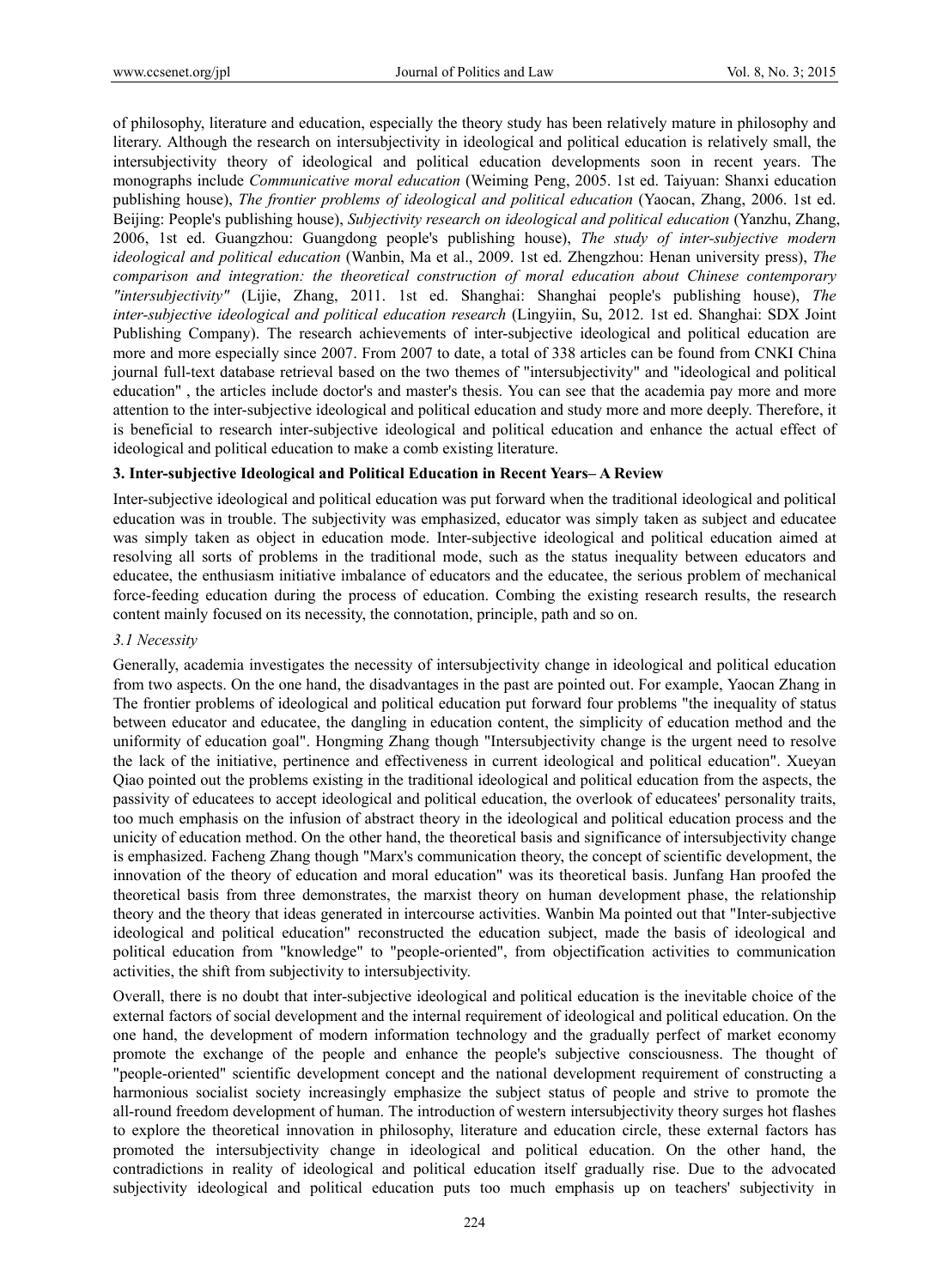ideological and political education, the educators place above the educatees, forming the absolute authority of educators. Educatee's position is too low, they even can't get the respect they deserve, this causes educators' conflict with the educatees. The traditional ideological and political education emphasizes the "force-feeding" teaching method, ignores the initiative and creativity of educatee as free and self-conscious human being. This causes the oppression of educatees' ability and talent, hinders educatees' all-round development of body and mind contrary to the essence of the ideological and political education requirements. At the same time, the teaching method and model of traditional ideological and political education is single, limiting the theory and practice development of the ideological and political education. The inter-subjective ideological and political education continuously develops and realizes under both the inside and outside factors.

#### *3.2 The Connotation Research*

About the connotation of inter-subjective ideological and political education, there are different opinions in academic world, basically including the following several kinds of views. Yaocan Zhang think inter-subjective ideological and political education is "the unity of the two kinds of relationship", one is that the educator and the educatee constitute the "subject – subject" relationship as the main body of ideological and political education. The other is that both the educators and the educatees are the subjects of the ideological and political education, they are the complex subjects, they put the education information as a shared object, and constitute a "subject object" relationship with education information. He thought these two relations were unified, educators, educatees and education information did not perform the subject or object relations purely, from the macro, they were still the "subject - object - subject" relationship. Zhishan Liu thought the educator and the educatees as the coexisting subjects in the education process made multi-level and multi-dimensional communication and interaction taking language, teaching materials, skills, activities as mediation to prompt subjects to understand each other, and on the basis of this, the education practice of subjects is improving. Danxiong Chen & Haihong Chen advocated "the essence, target and means connotation unified." Ren Shan advocated inter-subjective ideological and political education was a kind of ideological and political education mode admitting the common subject position of educators and educatees and promoting the development of their ideology and moral character through communication and understanding between the two sides in practice. He thought the inter-subjective ideological and political education should include three aspects, the subjectivity of the ideological and political educators, the subjectivity of ideological and political educatees and the communication understanding between educators and educatees. Feng Jun thought that intersubjectivity in ideological and political education was a relationship property between the ideological and political education subjects built by the harmonious ideological and political education subjects working together in the education object in the practice of the ideological and political education communication, it studied and standardized a subject (the ideological and political educator) how to interact with another subject (the ideological and political educatee). He also put forward the connotation of the inter-subjective ideological and political education should include 5 items, such as the multi-agent co-existence, standardizing the ideological and political education subjectivity.

Comprehensive the above view, the understanding of the connotation about inter-subjective ideological and political education in academic world basically include the following contents. Firstly, educators and educatees are both the subjects of ideological and political education, the relationship between them is a "subject - subject" relationship. Secondly, educators and educatees understand each other through the interaction and make progress together. Thirdly, the subjects in the ideological and political education need to contact via teaching materials and activities, language, or other intermediary to establish a "subject - object - subject" relationship. Fourthly, the fundamental purpose of inter-subjective ideological and political education is to improve people's main body status, develop educatee's initiative and creativity and promote human's free comprehensive development. So the author thinks that inter-subjective ideological and political education is that in the process of ideological and political education the educators and educatees as the symbiosis subjects link each other through language, teaching materials and activities to realize the ideological and political education on the equal status of the exchanges, communication and interaction, to improve the subject's enthusiasm in the education activities and cultivate the free comprehensive development people meeting the demand of social development.

## *3.3 The Path Research*

The exploring for the realization problem of the inter-subjective ideological and political education in academic world is mainly from the mode, principle, condition and method four dimensions. Firstly, it is the research on implementation pattern. Yaocan Zhang pointed out that the interaction type of ideological and political education is the ideal mode to achieve the inter-subjective change in ideological and political education, he pointed out the uniqueness of the interaction type of ideological and political education through compare with the traditional "spoon-feeding" type of ideological and political education. Xin Yang, Xiuge Wang, & Yiming Song also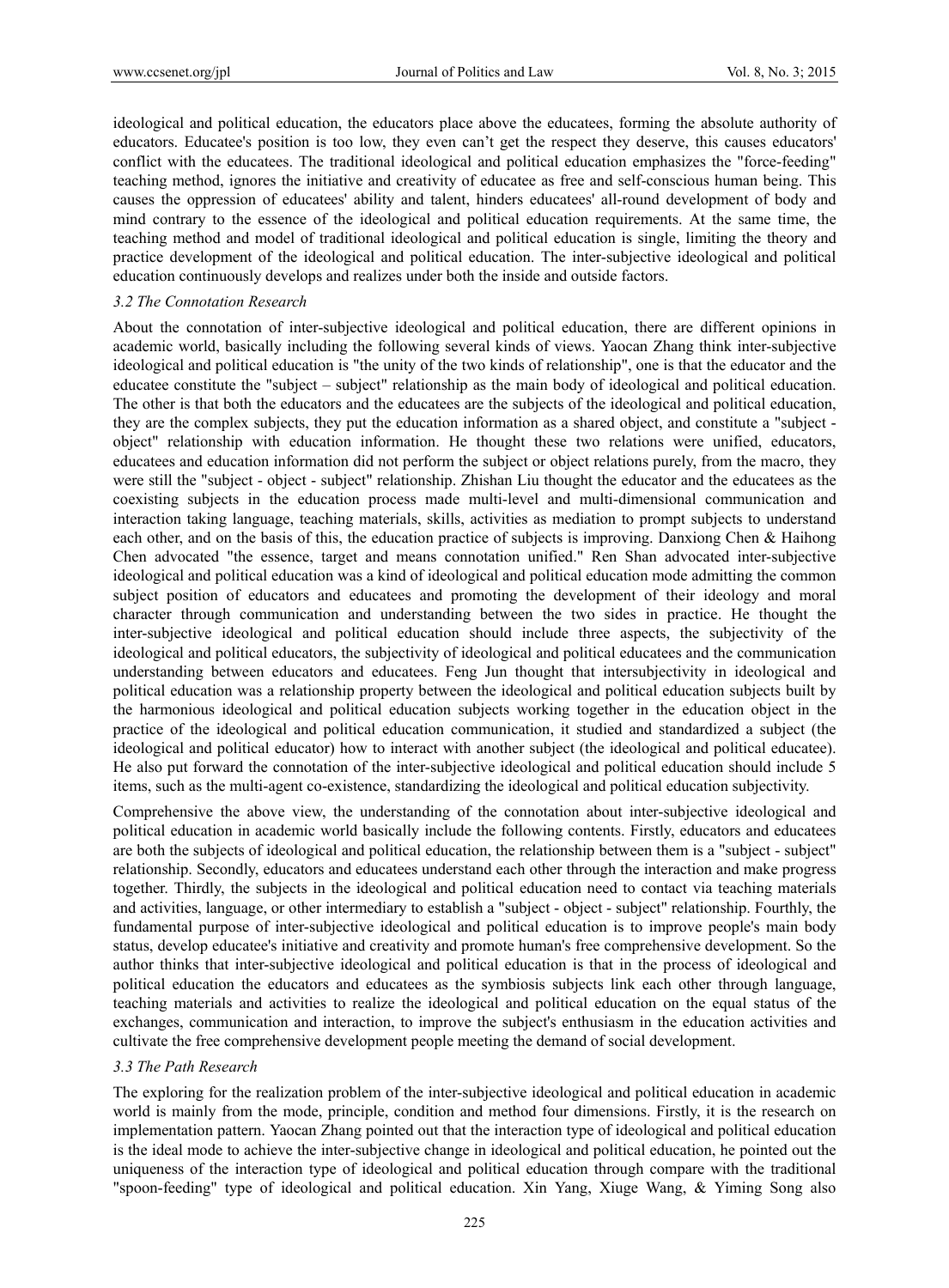thought inter-subjective ideological and political education is completed through the mutual understanding communication activities between the educators and the educatees. At the same time, network implementation pattern is also existing, the network ideological and political education has become the focus of academic research due to the arrival of information age and rapid development. The equality of educators and educatees' subject position at network platform is more obvious, it is the inevitable choice to realize the inter-subjective ideological and political education. Lihua Cai et al. thought network not only become the ideal space of the realization of inter-subjective ideological and political education, but also opened up a specific way to realize inter-subjective ideological and political education. They also pointed out the use of BBS, OICQ, blogs and E-mail four specific ways to carry out inter-subjective ideological and political education. Secondly, it is the thinking of principle. Yaocan Zhang put forward the interaction type of ideological and political education should follow the equality status, closing to life , communication and understanding, two-way interaction, experience and consolidate, mutual benefit and win-win results six principles. Thirdly, it is the research for realizing conditions. Jiuxia Tian put forward 4 conditions to implement the interaction type ofideological and political education condition, 1) to establish the mutual subject consciousness, 2) to set up the ideas of democracy and equality, 3) to set up the consciousness of tolerance, 4) to set up the consciousness of field, to achieve the unity of "cognition, emotion, meaning". Finally, it is the realization method. Ren Shan put forward the realization path of inter-subjective change in the ideological and political education, 1) to transform the ideological and political education value concept, 2) to adjust the target of ideological and political education, 3) to improve ideological and political education methods, 4) to reshape the relationship between teachers and students in ideological and political education. In addition, specific methods, such as dialogue education, understanding education, interactive education and activities education, have been put forward to deal with the defects of traditional subjectivity ideological and political education.

To sum up, the realization of the inter-subjective ideological and political education needs to be implemented in many ways step by step, especially build communication mode of ideological and political education, adhere to the principles such as equality status, communication and understanding, mutual benefit, make good use of the network, broadcasting, activities carrier through the dialogue and interaction mode, in order to truly achieve the ideological and political education transformation from subjectivity to intersubjectivity.

## **4. The Deficiencies of Inter-Subjective Ideological and Political Education Research**

As a whole, in recent years the research achievements of inter-subjective ideological and political education were abundant, the studies on its necessity, connotation, features as well as the realization path had very big breakthrough and harvest in academic world, the number of monographs and papers increased obviously. This has important significance for perfecting the system of the ideological and political education theory and the practical experience of ideological and political education , and this can promote the ideological and political education continuously to meet the needs of times development, enhance the actual effect of ideological and political education. But we also need to see the existing shortcomings of inter-subjective ideological and political education research, mainly including the following three aspects.

Firstly, the studies need to be increased. Although in recent years the monographs and papers about inter-subjective ideological and political education obviously increased, the related research monographs and high quality papers are not enough overall. Secondly theory research remains to be perfected. Although there were a lot of theory researches about inter-subjective ideological and political education, most of them focused on the "subjectivity", "intersubjectivity", "the necessity of inter-subjective ideological and political education", the study of other aspects still need to be deepened, such as the related concepts' setting, the patterns and methods' specific and the effectiveness research of inter-subjective ideological and political education. At the same time, the train of thought for studying the inter-subjective ideological and political education basically followed the philosophical method, and the intersubjectivity did not connect ideological and political education very well. In addition, we need to have the dialectical view of the problem, scholars have been stressed the importance and significance of inter-subjective ideological and political education change, but few people analyzed the possible problems or disadvantages, which is necessary to be digged deeper in order to realize the systematic and scientific research of inter-subjective ideological and political education theory. Thirdly, the approach needs to be innovated. The exploring for inter-subjective ideological and political education method is the inevitable requirement to realize the ideological and political education successful change. The final purpose of theoretical research is to promote the development of practice, promote people's ability to transform the world. Now the research of inter-subjective ideological and political education method is still at the initial stage, and there are still a lot of difficulties to implement it to practice. Therefore it is necessary to explore the method improving the effectiveness of inter-subjective ideological and political education by combining the social